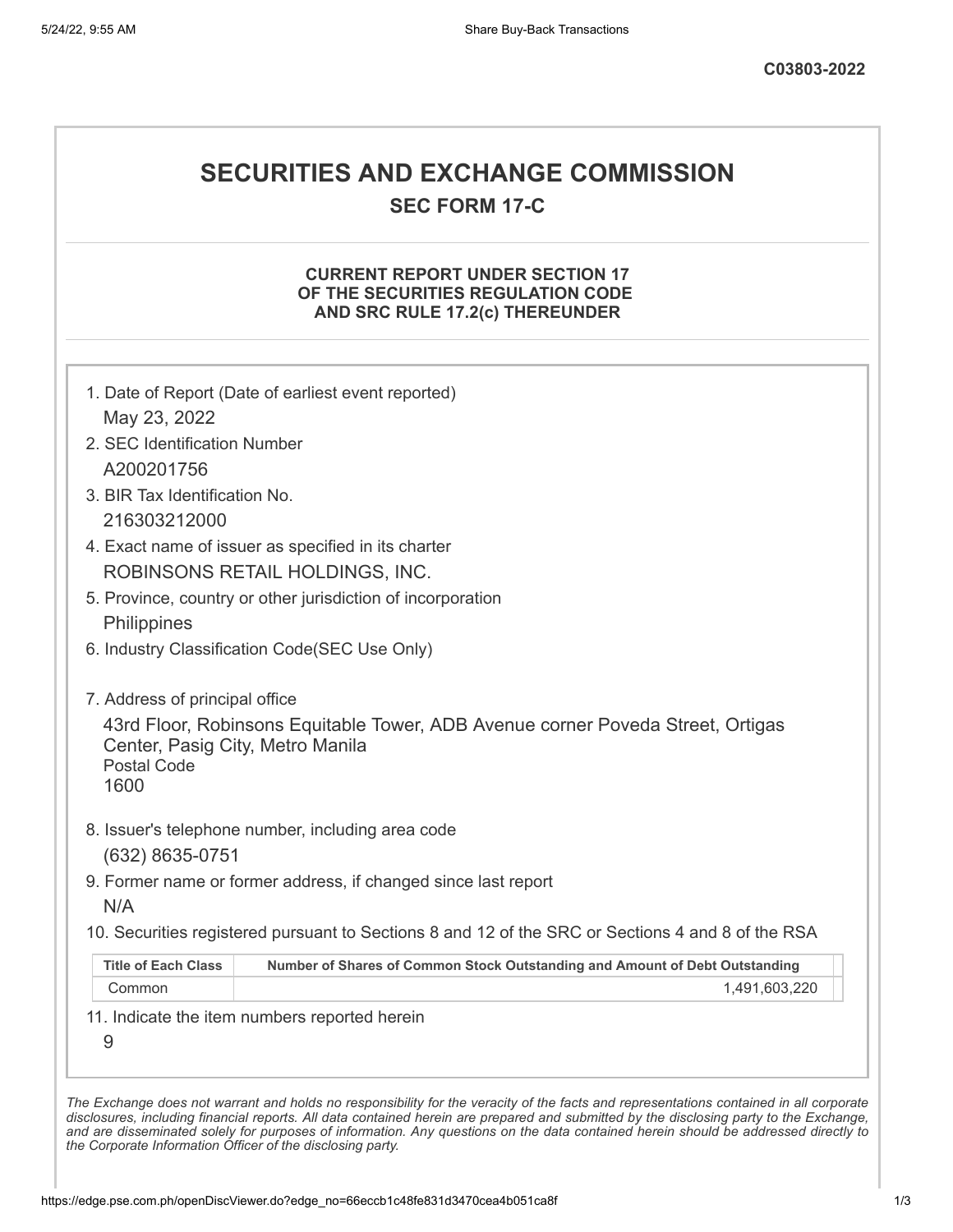5/24/22, 9:55 AM Share Buy-Back Transactions



# **Robinsons Retail Holdings, Inc. RRHI**

### **PSE Disclosure Form 9-1 - Share Buy-Back Transactions** *References: Section 9 of the Revised Disclosure Rules*

#### **Subject of the Disclosure**

Robinsons Retail Holdings, Inc. Share Buy-Back Transaction

**Background/Description of the Disclosure**

Share buyback on May 23, 2022.

The Board of Directors of RRHI approved the share buyback program of Php2.0 billion on March 9, 2020. The Board of Directors of RRHI approved the extension of the share buyback program for the additional amount of Php2.0 billion on February 26, 2021.

On February 11, 2022, the Board of Directors of RRHI approved to further extend the share buyback program for the additional amount of Philippine Pesos: One Billion (Php1,000,000,000.00)

On April 27, 2022, the Board of Directors of RRHI approved to further extend the share buyback program for the additional amount of Philippine Pesos: One Billion (Php1,000,000,000.00)

The total amount allotted for the share buyback is Philippine Pesos: Six Billion (Php6,000,000,000.00).

### **Type of Securities**

| Common |  |
|--------|--|
|        |  |

Preferred N/A

Others N/A

#### **Details of Share Buy-Back Transaction(s)**

| <b>Date of Transaction</b> | <b>Number of Shares Purchased</b> | <b>Price Per Share</b> |
|----------------------------|-----------------------------------|------------------------|
| May 23, 2022               | 2,000                             | 51.80                  |
| May 23, 2022               | 6,020                             | 51.60                  |
| May 23, 2022               | 43,030                            | 51.70                  |
| May 23, 2022               | 12,730                            | 51.65                  |
| May 23, 2022               | 1,000                             | 51.60                  |
| May 23, 2022               | 5,250                             | 51.65                  |
| May 23, 2022               | 2,700                             | 51.70                  |
| May 23, 2022               | 1,600                             | 51.75                  |
| May 23, 2022               | 700                               | 51.80                  |
| May 23, 2022               | 100                               | 51.85                  |
| May 23, 2022               | 200                               | 52.00                  |
| May 23, 2022               | 150                               | 52.05                  |
| May 23, 2022               | 300                               | 52.30                  |
|                            | 75,780                            |                        |

#### **Effects on Number of Shares**